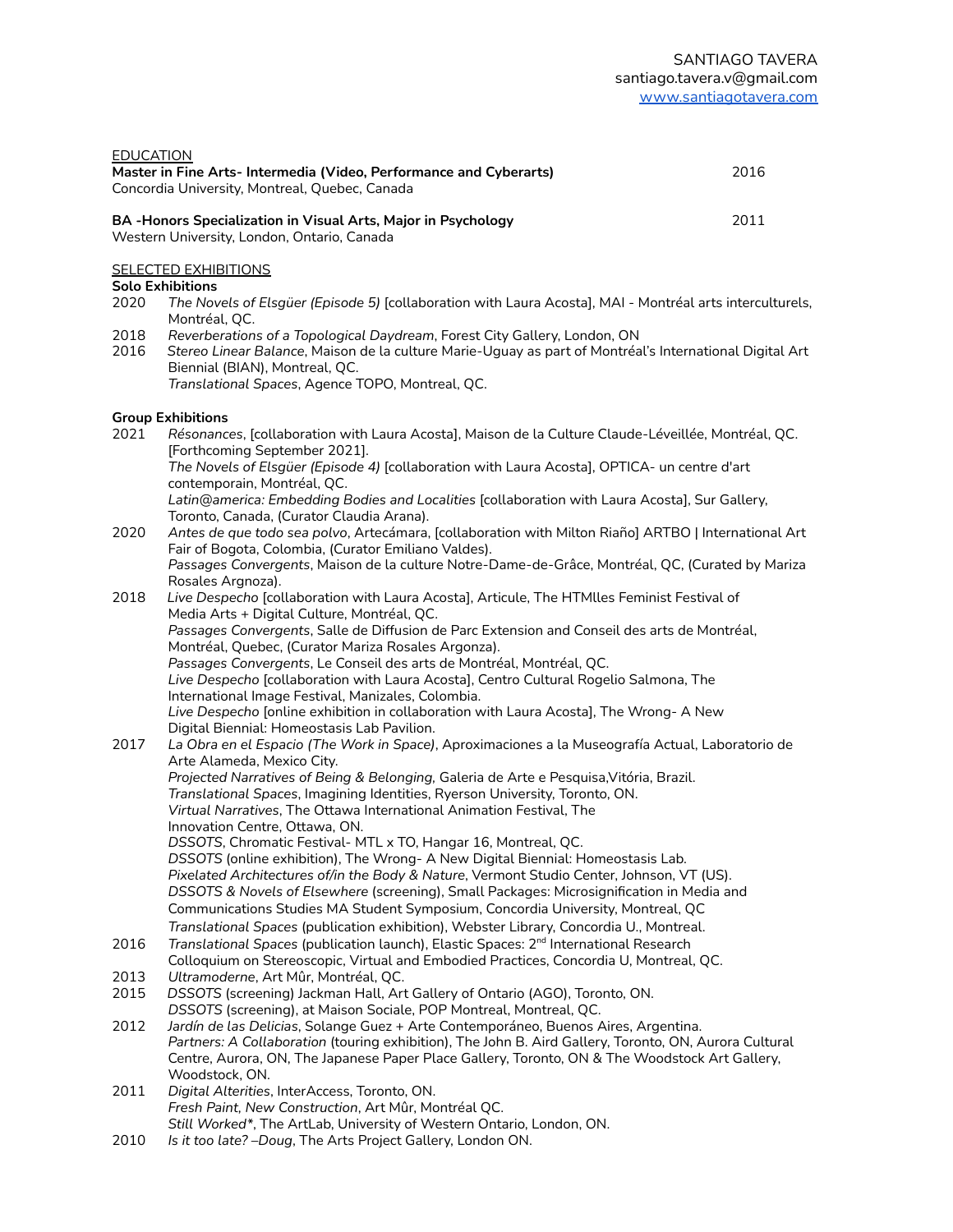### **WORKSHOPS**

- 2020 Encounter in the Virtual Gardens, La Maison des Amériques, Montréal, Canada.
- 2019 Virtual Cyborgs, Dramaturgy Course, Department of Theatre, Concordia University,Montréal *Tran-sites Interculturels*, École Lévis-Sauvé & Centre d'Histoire de Montréal, Canada. *Virtual Hyper-Naturalisms*, International Image Festival of Manizales, Colombia.
- 2018 *Arquitecturas Queer y el Cuerpo Virtual***,** Mutante.Lab, Liebre Lunar, Bogotá, Colombia.
- 2017 *Virtual Narratives of Dislocation* Elastic Spaces 3rd Symposium, Bath Spa University, UK. *Digital Collectivities*- Hemi GSI Convergence 2017, York University, Toronto, ON. *Projected Narrative of Being and Belonging*, International Symposium on Electronic Art-ISEA, Manizales, Colombia.
- 2015 *New Media Collectivities* Hemi GSI Convergence 2015, University of Texas in Austin, US. *Space in Translation*- Intermedia & Performative Studio Class, Concordia University.
- 2014 *Translating Projections*-SKOOL-Marking Space: A Drawing Research Lab, Centre des arts actuels Skol.

## RELATED EXPERIENCE

| י זכון בט כי זכות היסט |                                                                                               |
|------------------------|-----------------------------------------------------------------------------------------------|
| 2015-Present           | <b>Project Manager-</b> Elastic Spaces Art Lab, Concordia University, Montreal, QC.           |
| 2021                   | Grant Writing Consultant - Vivacité Clinic, MAI, Montréal, Arts Interculturels, Montréal, QC. |
| 2019-2021              | Visiting Scholar - Faculty of Fine Arts, Concordia University, Montréal, QC.                  |
| 2015-2016              | <b>Workshop Assistant-</b> GradProSkills Program, Concordia University, Montreal, QC.         |
| 2016                   | <b>Research Mentor, Online Research Co-op Program, The Foundation for Student</b>             |
|                        | Science and Technology, QC/ON.                                                                |
| 2014                   | Part-Time Instructor-IMCA 220-Introduction to Digital Media, Department of Fine               |
|                        | Arts, Concordia University, Montreal, QC.                                                     |
| 2012-2015              | Teacher Assistant, Department of Fine Arts, Concordia University, Montreal, QC.               |
|                        |                                                                                               |

- 2013-2015 **Research Assistant-** Department of Studio Arts, Concordia University, Montréal**,** QC. 2015 **Installation Assistant (Alexander Pilis)-** Architecture Parallax Exhibition at Galerie Joyce Yahouda, Montreal, QC.
- 2014 **Project Coordinator-**SKOOL: Marking Space, Centre des arts actuels Skols, Montréal, QC.
- 2010 **Gallery Intern-**Susan Hobbs Gallery (Toronto) & Parker Branch Project (London, ON).

# **RESIDENCIES**

- 2022 **VIR- Viafarini-in-Residence, Milan, IT** (forthcoming July-August 2022).
- 2016 **Vermont Studio Center, Visual Artist Residency- Johnson, VT**
- Supported by the Merit-based Artist/Writer & Hexagram Internationalization Grant.
- 2014 **Centre des arts actuels Skol, SKOOL's Summer Group Residency**, **Montreal, QC** Supported by Concordia Stand-Out Grad. Research Award & Small Grants Program.

#### CONFERENCES & TALKS

- 2021 **Artist talk** (with Laura Acosta and Shauna Janssen), Optica, centre d'art contemporain, Montréal.
- 2020 **Artist talk** (with Laura Acosta), Department of Theatre, Concordia University.
- Artist talk (with Laura Acosta), International Image Festival of Manizales, Colombia. **Artist talk** (with Laura Acosta), PULSE Salon, Concordia University, Montréal. **Artist talk** at Agence TOPO for Inter@numeriques, Montréal, QC.
- 2018 **Artist talk** at Mutante.Lab, Liebre Lunar, Bogota, Colombia. **Artist talk** at Forest City Gallery, London, ON. **Conference presenter** at the Entertainment and Technology Summit, during the Canada-China International Film Festival, Montreal, QC.
- 2017 **Conference presenter,** 3rd Int. Elastic Spaces Symposium, Bath Spa University, UK. **Conference presenter,** ISEA - International Symposium on Electronic Art, Colombia. **Conference presenter** at Besides the Screen: Unfolding Images–VR, Volumetric Filmmaking and Spatial Control, Federal University of Espirito Santo, Brazil. **Conference presenter** at Intersection | Cross-section conference: Imagining Identities, Ryerson University and York University, Toronto, ON.
- 2016 **Conference presenter** at the Entertainment and Technology Summit, during the Canada-China International Film Festival, Montreal, QC. **Conference presenter** at Elastic 3D Space: 2nd International Research Colloquium on Stereoscopic, Virtual & Embodied Practices, Concordia university.

#### SELECTED COMMITTEE MEMBER

2020-2021 **Committee Examiner**- Canada Council for the Arts - Explore and Create Program. 2015 **Committee Examiner**- Emerging MAH Researchers Symposium, Hexagram, Montréal, QC.

## MEMBER

2018-present **Suratómica** - Red de Creación - Arte y Ciencia